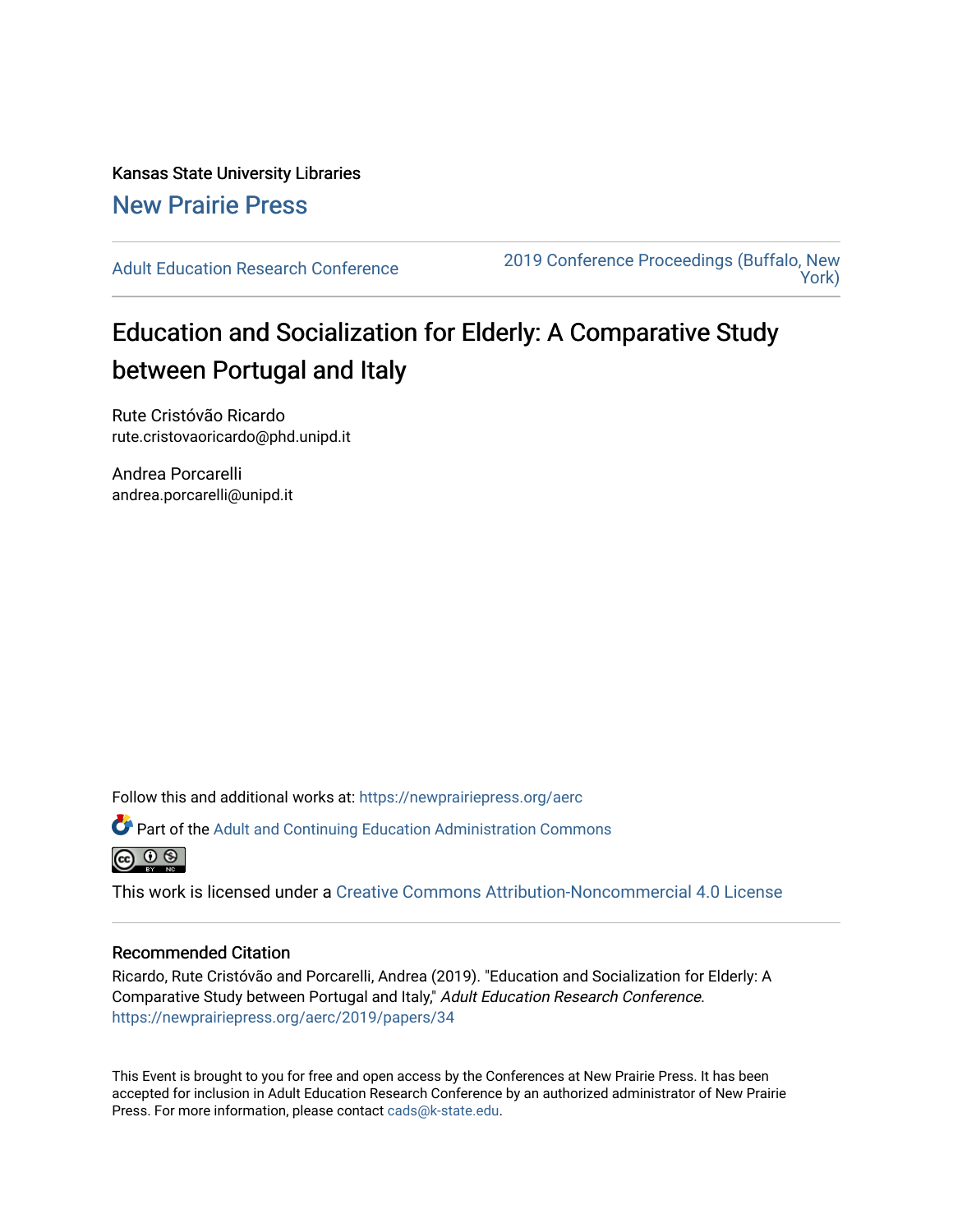## **Education and Socialization for Elderly: A Comparative Study between Portugal and Italy**

Rute Cristóvão Ricardo & Andrea Porcarelli, Università Degli Studi Di Padova

**Abstract:** Universities of Third Age have been assuming a central role in elderly education. This research investigates what are old adults learning and how do they learn in U3A.

**Keywords:** Education, Socialization, Elderly, Universities of Third Age

## **A general overview in our theoretical framework**

In recent decades, with the increasing of the number of old adults, several researchers have shown a growing interest in the study of ageing. Some studies focused on global changes in behavior through the processes of ageing (Ribeiro & Paúl, 2012); the crucial importance of social networks in the process of ageing, loneliness (Ribeiro & Paúl, 2012) and disability (Gasperi, 2016). Psychological studies investigated the elderly's learning trajectories, defending a positive influence of learning on their well-being, self-esteem, and self-confidence (Pocinho, 2014). Sociologists have been concerned with the role of Universities of Third Age (U3A) in the adult lives (to reinforce social networks and strength the social capital) (Veloso, 2011). Looking to elderly education we can see a rather recent focus of inquiry within adult education (Veloso & Guimarães, 2014). The topics can refer to: wisdom of the older adults (Jarvis, 2012); inter-generational learning (Formosa, 2014); the role of state and non-governmental organizations (Veloso, 2011); and the significance of the educative experiences in old people (Gregianin, 2011).

Educational practices for the elderly, based in the educational gerontology, can be defined from standpoints of the functionalist approach and critical educational gerontology (Formosa, 2014; Veloso & Guimarães, 2014). Here, we move away from activity theory (i.e. finding new roles in later life to avoid mental or social decline) and towards the view of education as an opportunity to promote social participation and active citizenship among older adults (i.e. elderly have the possibility to change their situation, it can propose a real change in his life). According to Freire's work social change is important and evolves a continuing reflection and horizontal dialogue between learners and educators: "knowing how to teach is not transferring knowledge but creating the possibility for its actual production or construction" (Freire, 2005: 47); so, the individual is also responsible for the transformation of his situation.

Sanz Fernandez defines three models of education and learning for adults: *literacy model*- includes basic literacy and numeracy; *social dialogic model*- attempts to help adults acquire social and cultural skills required by a rapidly developing democratic society, based on horizontal relations and dialogue between individuals''; and *productive economic model* gives priority to workplace skills (Sánz Fernandes, 2008, p.75-76). These approaches differ in aims, methodology, profile of educator and role of the learner. The aim of the author is to create an interaction between the models, to be able to "understand the phenomenon of education and learning in adults" (Sanz Fernández, 2008, p. 95).

# *Research Context and Methodology*

Considering these premises, we can see few studies focusing the involvement of the learners: the learners can act as passive subjects in the practices already predicted by others or can have an active behavior, connected to awareness and social emancipation. Moving from this last consideration, we propose this paper where the main question is: *what are adults learning in U3A and how do they learn in it*?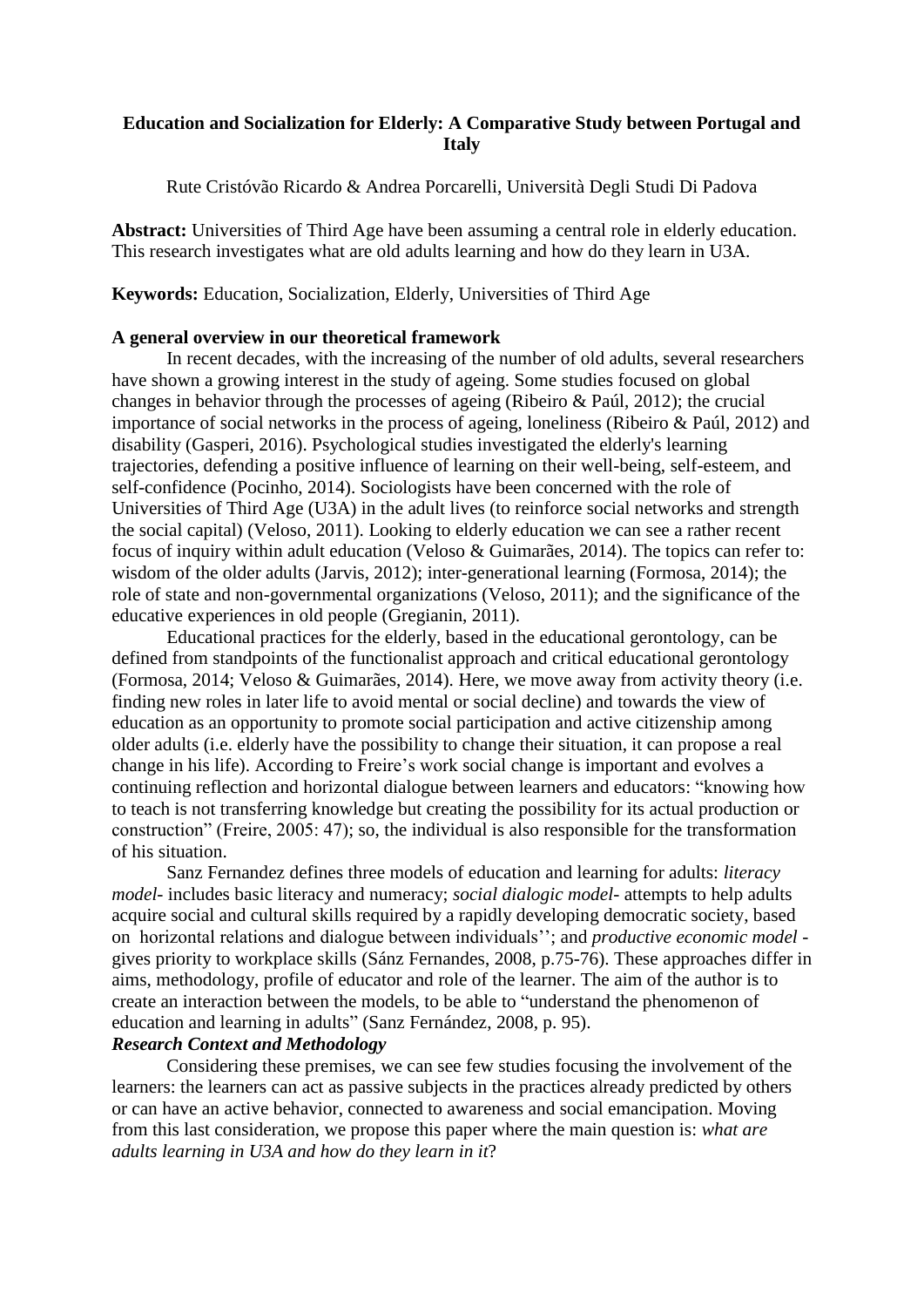The U3A arises as entities tailored for old adults with the intention to provide the appropriate response to the needs and educational problems of that population. Furthermore, the U3As represent a service for the entire community and are composed by a basic triad – Learning, participation and community life – which fills the educative and social needs and solves the existing problems in this sector, while at the same time promotes the welfare and the active aging (Veloso, 2011); it can attend diversified places, more or less emancipatory, depending of the aims and on which educational practices are being developed. Our questions are: a) which is the educative offer in the U3As? Do older adults merely follow what has already pre-determinate by others or are they actively participating in planning and development of such activities? b) How do older adults learn? Which education and socialization dynamics appear in the U3A?

The study was developed in two countries: Portugal and Italy. After some informal conversations to get preliminary information on the reality of the U3A in these two contexts we developed a national survey (Ghiglione & Matalon, 1997) concerning the aims, organization and educative work. The online survey was provided 63 valid responses for both countries. We analyzed the data with support to SPSS and we get some content criteria regarding educative aim and type of activities. Afterwards, we selected a few cases to conduct a deep study (Stake, 1994) (two cases each country, in a total of four different cases).

This paper reports on our four case studies and a first draft of a possible comparison of the results. In each case study, we conducted naturalistic observation (Yin, 2002) and interviews (Fontana & Frey, 1994) to different types of participants. Furthermore, very important resulted the documental analysis.

## **General Presentation of the Cases**

Our first case: *University of Culture* (besides the 70 courses, they offer a large opportunity of cultural visits and travels), is situated in the center of Portugal (175 000 inhabitants). It started in 2013, created by a group of friends. Up to this date it counts more than 1000 learners (aged 31 to over 80, and from all social classes and academic degrees) and more than 70 different courses. The participants must pay a fee per course. This University is based in an association and is self-sustainable. To conduct this study, we led nonparticipant observation for two weeks and we did 20 interviews to different members in the university. We identified more than 50 publications of the university, an official recognition as a service for the community, awards and trophies- from competitions of poetry and creative writing. Also, interesting is the fact that this U3A "never closes its doors". During the summer months, when there are no courses, the university still offers several cultural opportunities, e.g. field visits at national and international level.

Our second case: *Social University,* because of the high attention and care given to the learners, is situated in the south of Portugal (65 000 inhabitants). This U3A is an educational project of the Red Cross and is for everyone; the fee of inscription changes depending the economic situation of the learner. It was created in 2013 and counts 100 learners and 25 different courses. To conduct this study, we led nonparticipant observation for two weeks and 12 interviews to different members in the university. We want to highlight the Academy report "Read me" produced by the Writing workshop and the pioneer project "Lethes Go Caffe" - internship project of a social educator, aimed to create a space of proximity, sharing of knowledge and experiences.

Our third case: *Research University,* because of the years they dedicated to the research, debates and conferences, is situated in the center north of Italy (390 000 inhabitants). This U3A appeared in 1981 and was one of the first in the country. Based in a catholic association, its logo: "*Fides et scientia*" (faith and science) reveals its main concerns and the focus of the context. It counts 240 participants and a total of 44 courses. They give huge importance to conferences, offering at least two a week. To conduct this study, and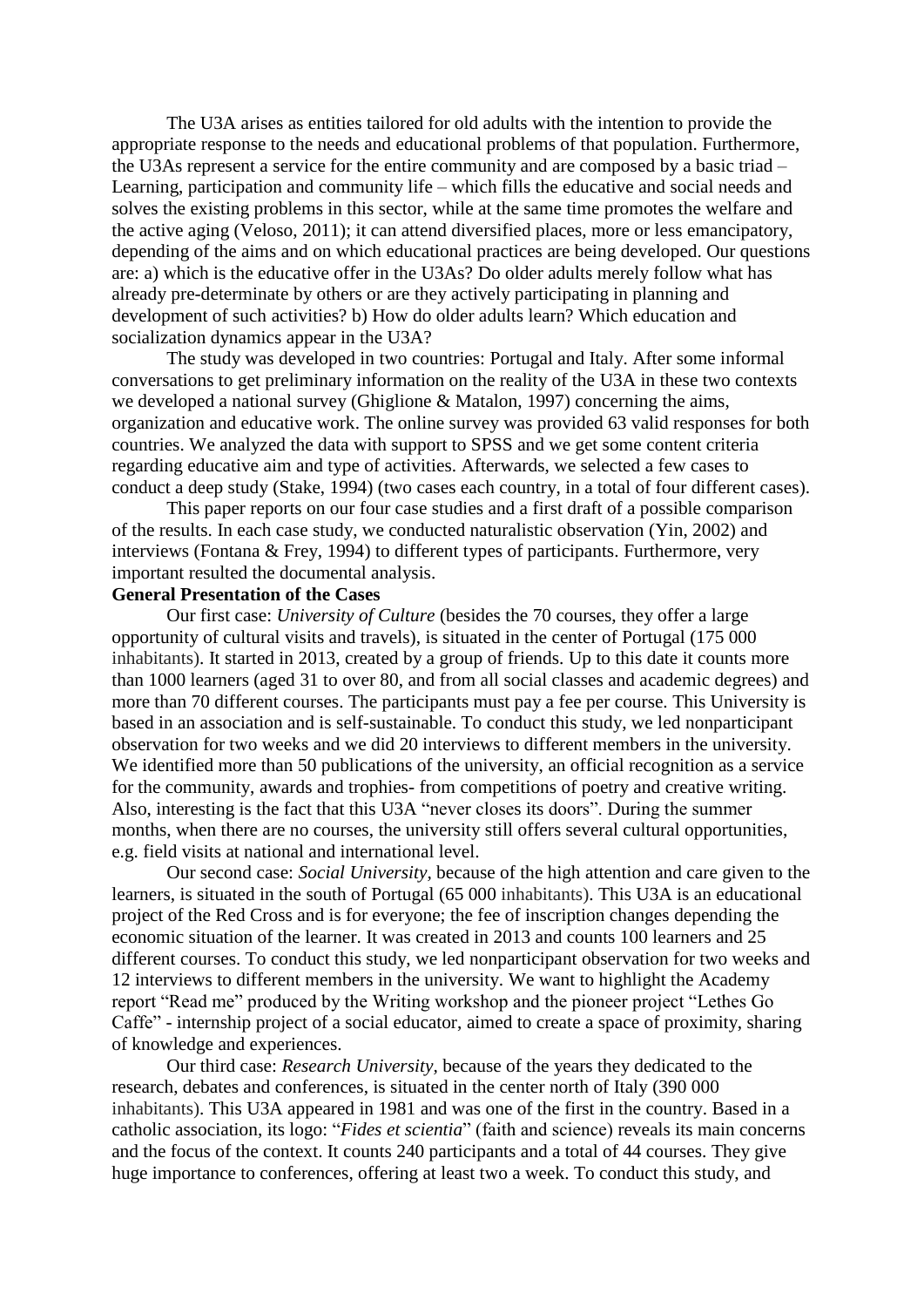because they had overlapping lessons, we led nonparticipant observation for approximately one month and 12 interviews. Here, we highlight the high fee for participate in the global course (basically conferences) and the extra fee for any further specific course (e.g. laboratories of arts or languages). Interesting seems also the fact this U3A has staff with the role of RP (Public Relations): receives the persons and is the mediator between adults and university.

We called our fourth case: *Community University,* because it is the project of the municipality to cater the educational and social needs of the elderly in their community. It is situated in the center north of Italy (17 000 inhabitants). This U3A appeared in 1995 as a response of the municipality to the city. Up to this date it counts 260 participants (this is their limit given the available structure and limit of lessons). To conduct this study, we led nonparticipant observation for approximately one month and 12 interviews. Its structure stands out because they are divided in 3 parts (2 months each), being the second one marked by the laboratories (e.g. languages and theater). The first and the last parts are mainly directed to frontal conferences. We highlight that one afternoon a week they receive a local personality of companies from the city, going there to talk about their work. Also, learners are coming from more than 20 different surrounding cities. Otherwise, some learners would like to have more time for laboratories (little groups) and less time for conferences. **Findings**

Considering the data from our observations and interviews, we defined some categories and we arrived at some results that look positive for the adults:

*- learning and cultural update*, it means that retired adults have the possibility to keep learning and in contact with learning and cultural activities. These factors give to individuals the possibility to learn something new or to remember and update their knowledge.

- *interpersonal capacity*, as a context of persons, they create relations between them. Our data shows that U3A are a context were the old adults can develop relations, social groups and in some cases create a little community (that they call by family).

- *valorization of skills and life experiences*. Contexts as U3A seem crucial for the valorization and the sharing of experiences. These adults that gained knowledge and experience through their life, have a personal richness to share with others. In some cases, we can see that the adults learn from each other. The fact they can learn and teach at the same time, so as share their skills and knowledge make them feel good, with a role and a purpose (Formosa, 2014). - *social integration*: participating in a U3A seems to give to adults the role and to fulfill their need to feel part of something. It also opens the possibility to establish important ties with the wider community. Many adults involved in the U3A and stimulated by it, participate in the community. They can participate in open activities, for prevention or sensibilization, supporting several institutions as volunteers, etc.

- *promotion of health and well-being.* This seems to be one of the most important issues for the elderly. In fact, if the U3As are a success nowadays is because the adults go there and feel good. They are free to choose and to participate in the activities they want. In some cases, they are proposing new activities and developing them. This seems to stimulate the elderly to learning and participation.

In order to visualize our data in a first comparison among our four cases we decided to create some tables. Considering the aims of this paper, we compared: 1) Education offer in the U3As; 2) Participation of Older Adults in Activities; 3) How do adults learn in the U3A?

**Case Conferences Cognitive Development maintenance Physical Performing Arts Artistic Strand Cultural visits**

*Table 1: Educative offer in the U3As*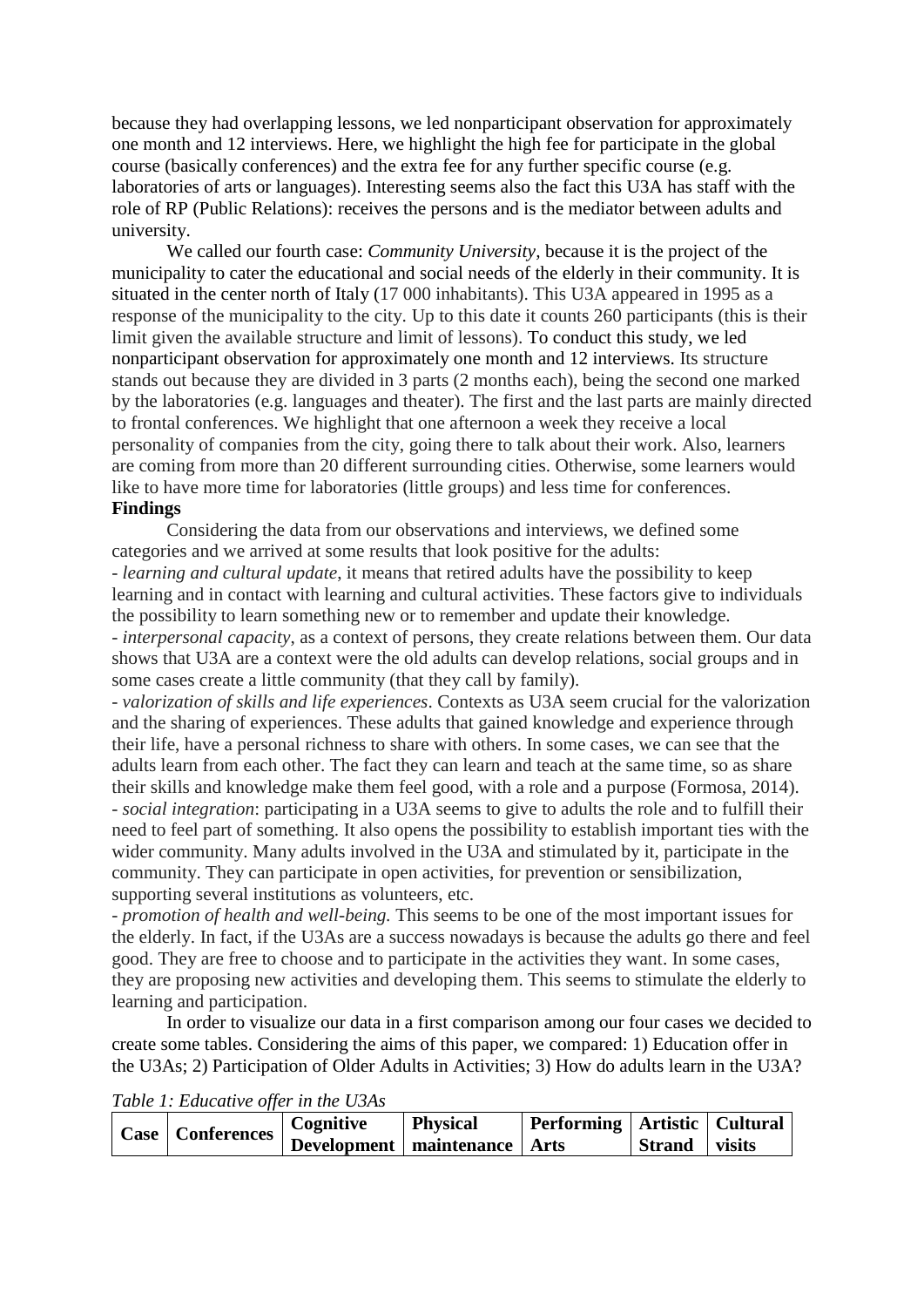| $\mathbf{1}$            | 1 per week<br>Not the main<br>point of the<br>U <sub>3</sub> A | During the<br>year | yes | yes                      | yes                 | Yes<br>(Main<br>activity<br>in<br>summer) |
|-------------------------|----------------------------------------------------------------|--------------------|-----|--------------------------|---------------------|-------------------------------------------|
| $\overline{2}$          | Sporadically                                                   | During the<br>year | yes | yes                      | yes                 | Yes<br>(Inside<br>the<br>courses)         |
| 3                       | Based in<br>conferences                                        | yes<br>(extra fee) |     | yes                      | yes                 |                                           |
| $\overline{\mathbf{4}}$ | Based in<br>conferences                                        | yes<br>(2months)   |     | yes (self-<br>organized) | yes<br>(2)<br>mos.) | yes<br>$(1 - 1)$                          |

(Authors own, 2019)

In our first table we can see the different academic offer of the studied U3As. The offer is diverse and goes from conferences, to activities for the cognitive development and the physical maintenance, to performing arts, and to cultural visits. We highlight the fact that the cases 3 and 4 (Italian cases) focus their practices mainly on conferences (frontal). However, in Portugal is possible to declare that they focus their activities in specific, more individualized courses. These can be a way to give a better response to the individuals' needs. Another interesting point is that in Portugal they give the same importance to activities related to physical maintenance as to the ones related with cognitive development- instance not visible in the Italian cases. In all the four cases we can see the presence of performing arts, being them some of the activities that most increase the self-esteem of the older adults; it helps them to get free from stereotypes, being themselves and having an active role in a specific group.

| Case | <b>Choosing</b> | <b>Proposing</b>   | <b>Planning</b> | <b>Developing</b> | <b>Evaluating</b>     |
|------|-----------------|--------------------|-----------------|-------------------|-----------------------|
|      | Yes             | Yes                | Yes             | yes               |                       |
|      | ves             | Yes                | Yes             | yes               |                       |
|      | Yes             | Yes (final survey) |                 | Yes               | Yes (final<br>survey) |
|      | ves             | Yes (final survey) |                 | yes               | Yes (final<br>survey) |

*Table 2*: *Participation of Older Adults in Activities*

(Authors own, 2019)

In our second table we can see the participation of older adults in the activities according to some criteria: choosing, proposing, planning, developing and evaluating. In all cases, the participants: can choose the activities they want to participate in; and are participating in the developing of the activities. Regarding the proposing and the planning we can see that in PortugueseU3As there is space for the proposals, as their flexible curriculum makes possible a deeper involvement of the adults (they can decide the program together and propose new things during the courses) also in the plan of their own activities; in cases 3 and 4, the U3As give the possibility of proposing and evaluating the activities in a final written survey. Based in the responses of this survey the direction decides how to act in the next year.

*Table 3: How do adults learn in the U3As?*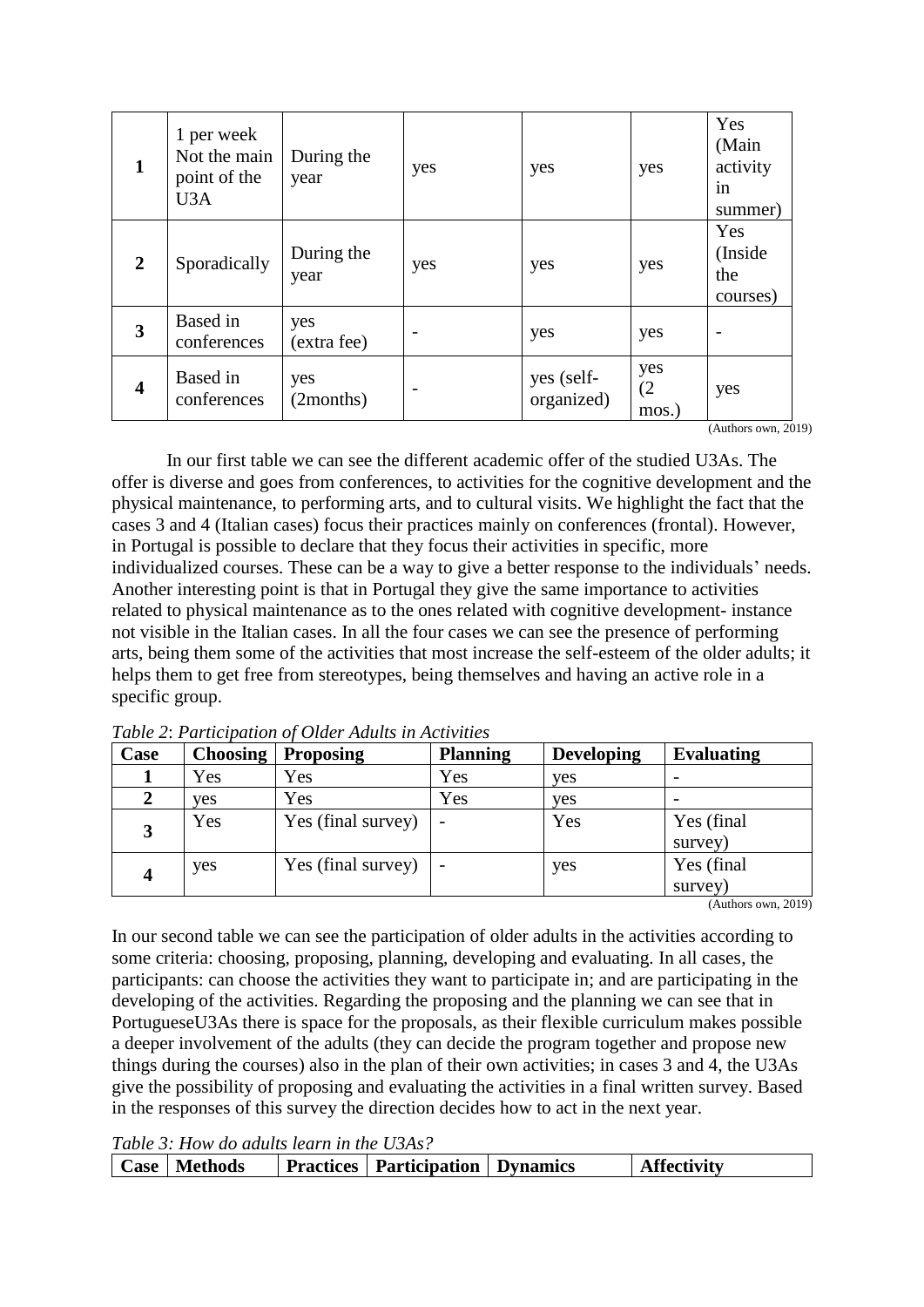|                  |               |                  |         | "Learn each<br>other"                  | "Recognition of<br>affection, fun and<br>pleasure in learn" |
|------------------|---------------|------------------|---------|----------------------------------------|-------------------------------------------------------------|
|                  | Participative | Flexible         | Active  | Versus dynamic<br>Educator-<br>Learner | yes                                                         |
| 2                | Participative | Flexible         | Active  | Versus dynamic                         | yes                                                         |
| 3                | Passive       | Non-<br>flexible | Passive | $\overline{\phantom{0}}$               | yes                                                         |
| $\boldsymbol{4}$ | Passive       | Non-<br>flexible | Passive | $\overline{\phantom{0}}$               | yes                                                         |

(Authors own, 2019)

In the last table we can see how adults learn, meaning how learning activities are structured: methods, practices, type of participation, dynamics and feelings described by "affectivity". We created these categories with the support of the qualitative data.

For a start, we highpoint the main differences between the two countries. In the first two cases we can see participative methods, flexible practices and consequently an active participation which conduces to interesting dynamics among different learners and between learners and educators. On the other side, the hard structure of the Italian U3As seem to limit the work and the benefits of this context for the elderly. They develop a strictly structured organization, with frontal lessons enacting on the transmission of information and passive methods. Consequently, there is a passive participation of the individuals, and the only visible dynamic is the one of the traditional schools, where the professor debits the knowledge to the students, without any kind of dialogue or questions. Finally, we would like to highlight one last point: Affectivity, which can be defined as "Recognition of affection, fun and pleasure in learn". This point is common to all our cases, revealing the importance that the U3A can have in older adults' lives. The encounter between learning, socialization and community - as attested by Veloso (2011) - seems to be the key for the dimension of affectivity in the U3A. The older adults are able to recognize the affection, have fun and find pleasure in individual learning as well as in social engagement.

## **Final considerations**

In this paper we tried to compare some qualitative data regarding four different cases. The aim was to understand what activities are the U3A offering and how are the old adult participating in them. The first issue we want to stress is that our results should be looked with precaution, as they are the preliminary result of an ongoing study.

It seems however safe to observe the importance of studies regarding the elderly and specifically the activities of learning directed to them. Is possible to see the similarities between the cases of the same country and this fact can be related to political and historical reasons.

Relatively to the approaches to elderly education, it is possible to declare that in the Italian cases the U3As seems to work essentially as a formal school for adults with structured programs and frontal lessons that can take 100 or 200 of adults at same time. Trying to analyse these results we can say that the development, the structure and the models of work followed in U3As in Italy seems to be strongly related with the conception of traditional school. Based in a model predominantly passive, transmissive and where one person (speaker) is the expert and has all the relevant knowledge about the topic. In this case, the idea of going to a school "to hear the expert" makes the adults feel prestigious as students and as individuals; it follows a positive impression in traditional scholar models. Furthermore, we can attest that in an educative culture as the Italian one, where the prevalent actions are